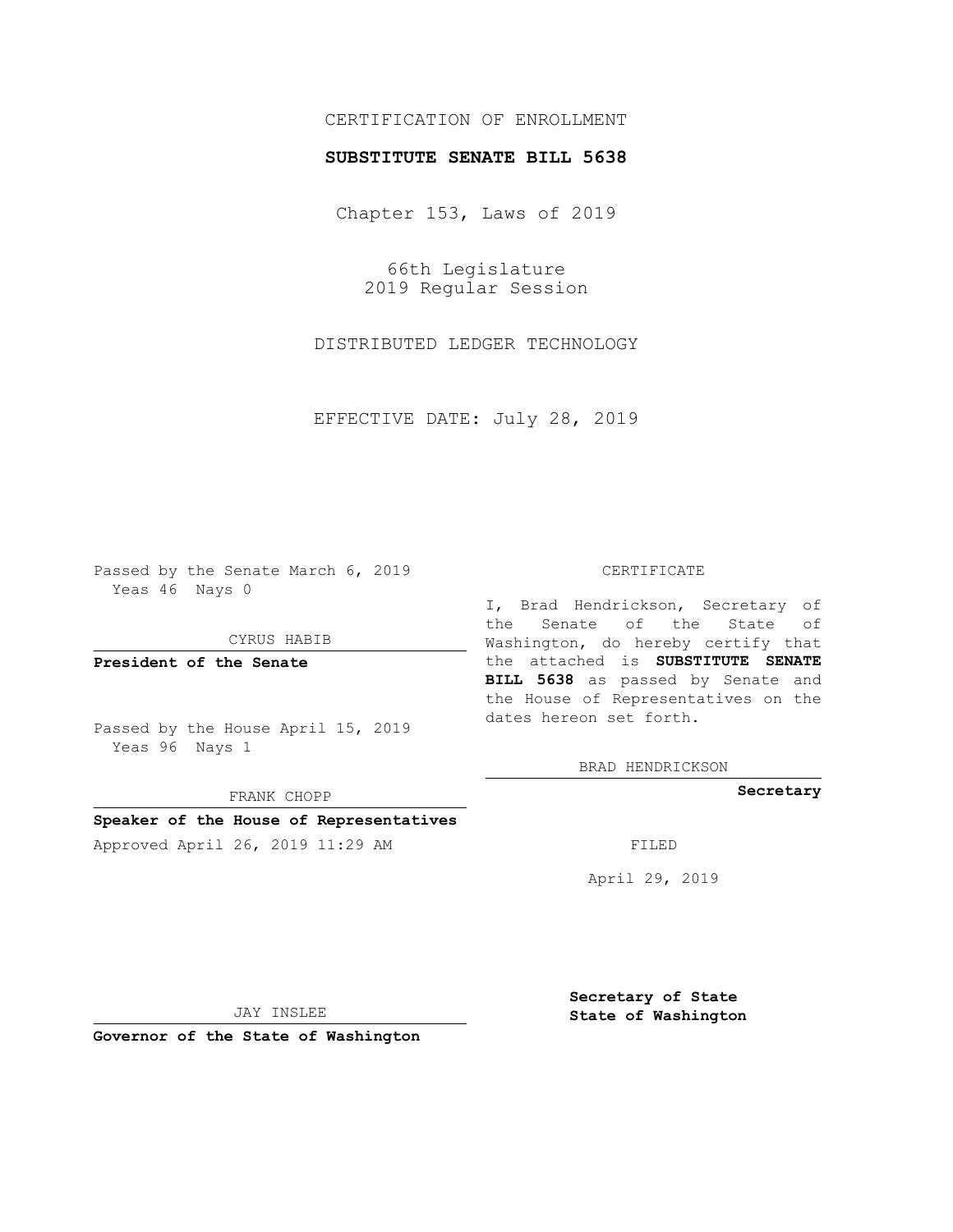#### **SUBSTITUTE SENATE BILL 5638**

Passed Legislature - 2019 Regular Session

**State of Washington 66th Legislature 2019 Regular Session**

**By** Senate Environment, Energy & Technology (originally sponsored by Senators Brown, Rivers, Becker, and Short)

READ FIRST TIME 02/20/19.

 AN ACT Relating to recognizing the validity of distributed ledger technology; and adding a new chapter to Title 19 RCW.

BE IT ENACTED BY THE LEGISLATURE OF THE STATE OF WASHINGTON:

 NEW SECTION. **Sec. 1.** The legislature intends to encourage the development of distributed ledger technology. It further intends for this chapter to comply with 15 U.S.C. Sec. 7002 and here makes specific reference to chapter 96 of Title 15 of the United States Code.

 NEW SECTION. **Sec. 2.** The definitions in this section apply throughout this chapter unless the context clearly requires otherwise.

 (1) "Blockchain" means a cryptographically secured, chronological, and decentralized consensus ledger or consensus database maintained via internet, peer-to-peer network, or other 15 similar interaction.

 (2) "Distributed ledger technology" means any distributed ledger protocol and supporting infrastructure, including blockchain, that 18 uses a distributed, decentralized, shared, and replicated ledger.